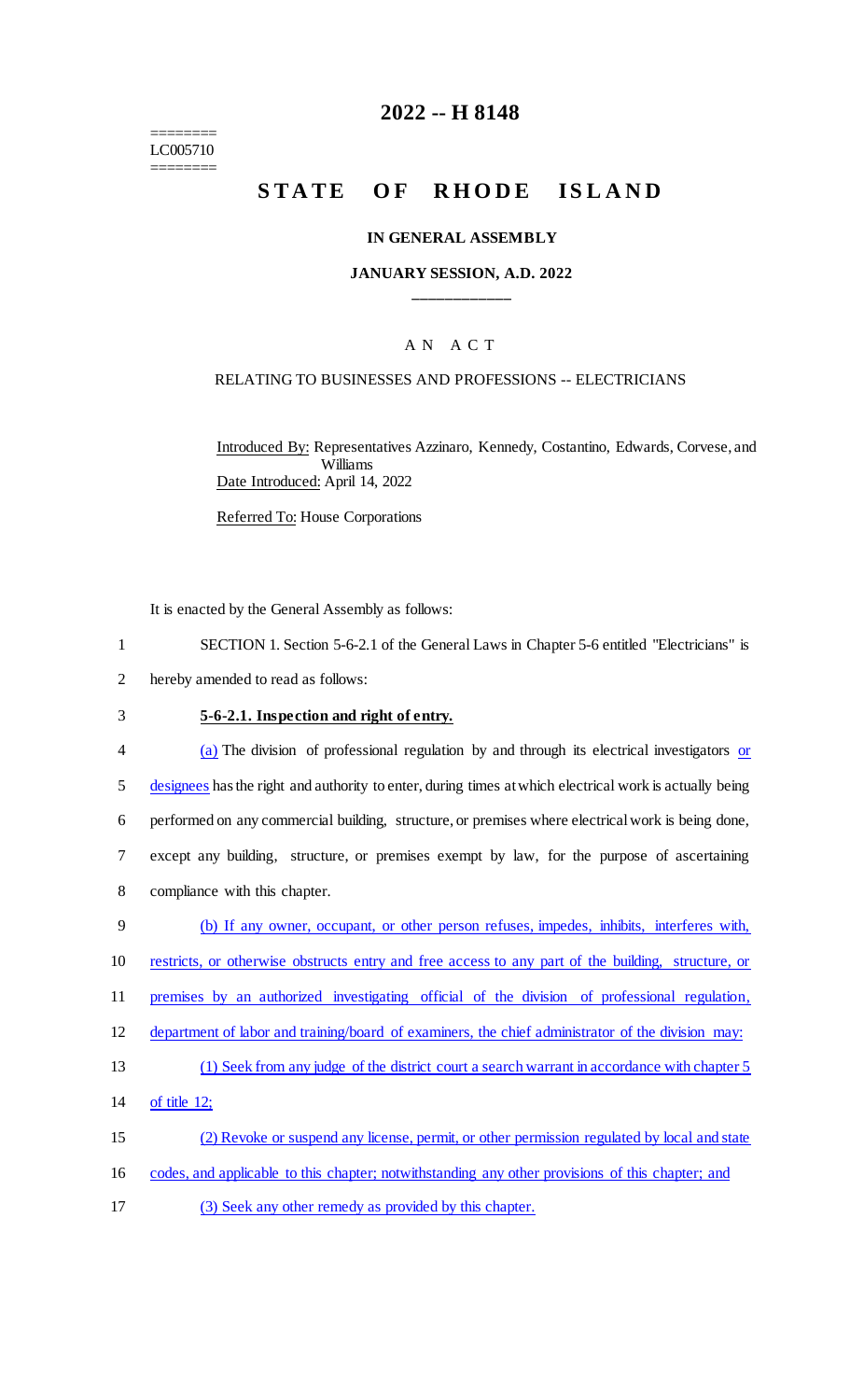#### ======== LC005710 ========